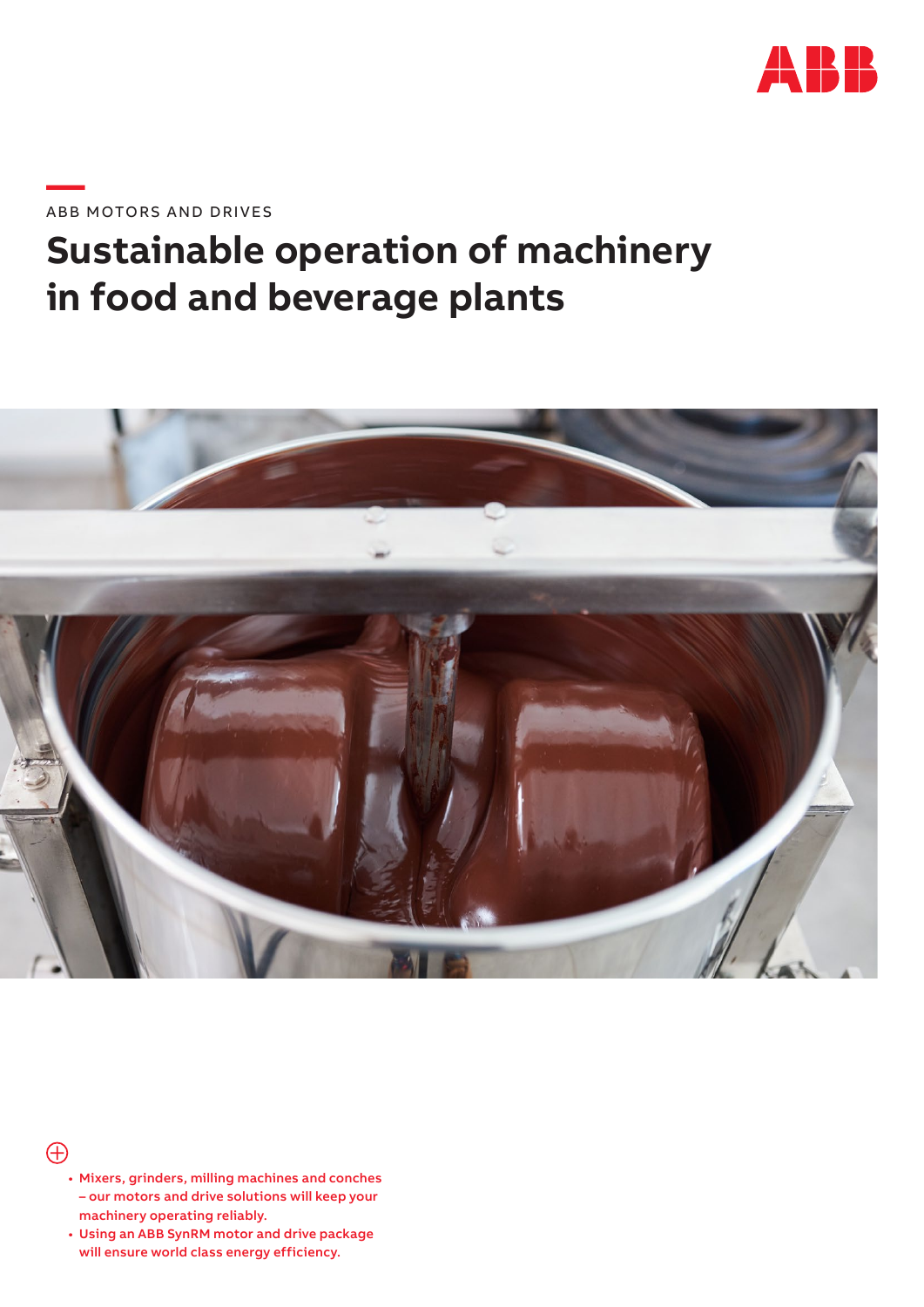## **— Sustainability. Reliability. Quality. Efficiency. Everything counts.**

Whether you are producing bread, chocolate, meat, coffee or other products, our motors and drive solutions will keep your machinery operating reliably while ensuring high quality products and saving energy.

#### One stop shop

Highest efficiency available with the SynRM and drive package from one supplier.

#### Reliable starting

To overcome the friction of the material, high torque from zero speed is required during startup. SynRM motors can deliver full torque from zero speed thanks to the high performance motor control of our general purpose and industrial drives.

#### Reliable operation

Whether you are producing confectionery, flour or coffee, you need drives and motors that can deliver high torque right down to a zero speed, day after day. Our products will keep your food processing machinery running reliably while saving energy.

#### Non-stop operation

You can depend on ABB drives and motors to keep your food processing machinery running, day after day. SynRM motors run with lower bearing and winding temperatures, which further increases the motor lifetime, and reduces the need for maintenance.

### High efficiency

The combination of SynRM technology with a variable speed drive control offers the highest package efficiency through out the whole power range. Compared to a conventional AC motor and drive, you can achieve up to 10% more reduction in energy consumption. As a result the payback time for the SynRM solution could be less than one year.

## High quality food processing

Speed regulation is critical to provide consistent products. The ABB package uses the best in class motor control without an encoder. ABB technology provides highly accurate speed control in either open or closed loop. This ensures that a constant speed and torque can be maintained under changing torque conditions.





**We have a portfolio of global services to meet your needs**

No matter where your food processing machinery is installed or used, our wide service partner network provides global support available locally. From recovery services to performance improvement services, we can make the difference for you every day by keeping your operations running profitably, safely, and reliably. Our domain expertise is strengthened by a service offering tailored to your needs and delivered through the ABB Motion OneCare agreement.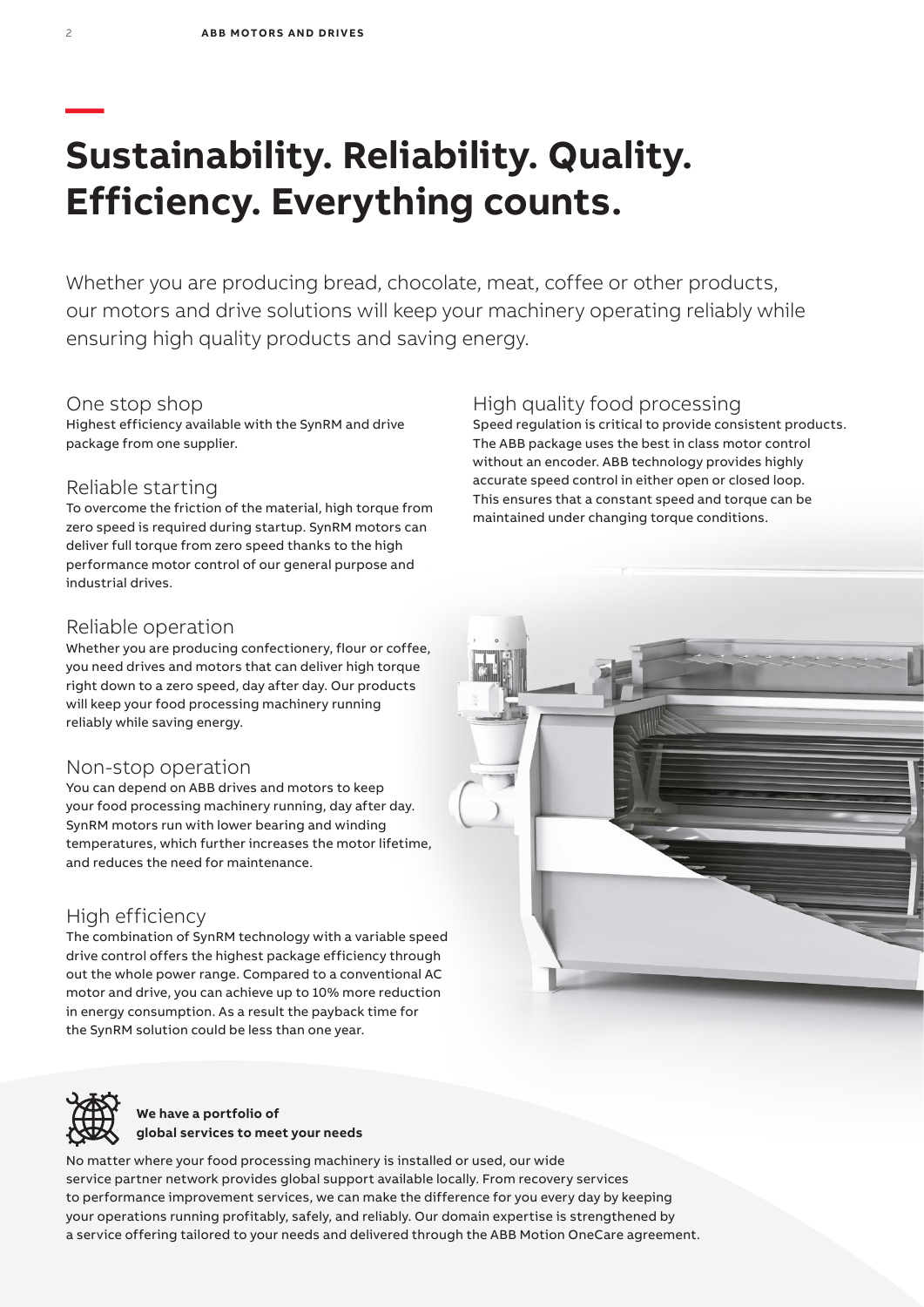

— ABB offers a broad portfolio of motors for the food and beverage industry that will help you achieve better efficiency and reliability.

#### **IE5 Synchronous Reluctance Motors (SynRM)**

- Very high efficiency up to IE5 reduces energy consumption and emissions
- Lower winding and bearing temperatures mean improved reliability and longer lifetime
- Enables higher quality processing through accurate speed and torque control
- Quiet operation reduces noise in the plant for a better working environment
- Available in the power range 5.5-315 kW, IEC frame sizes 132-315
- Magnet free rotor increases reliability and reduces need for service





All-compatible variable speed drives enable a more efficient operation, extension of the equipment lifetime, and cost savings.

- Drives available with IP21 and IP55 protection class
- Low harmonics based on internal choke
- EMC level C2 due to built-in EMC filter

—

- Safe torque off (SIL 3/PL e) function ensures machine, production and personnel safety
- Compact design for easy installation, commissioning and maintenance
- State-of-the-art assistant control panel, up to 20 different languages with help functions
- Primary settings and control macros for fast commissioning of the product
- Wide range of fieldbus adapters enables connectivity with all major automation networks
- Bluetooth capability and mobile app to connect and control drives that are difficult to access